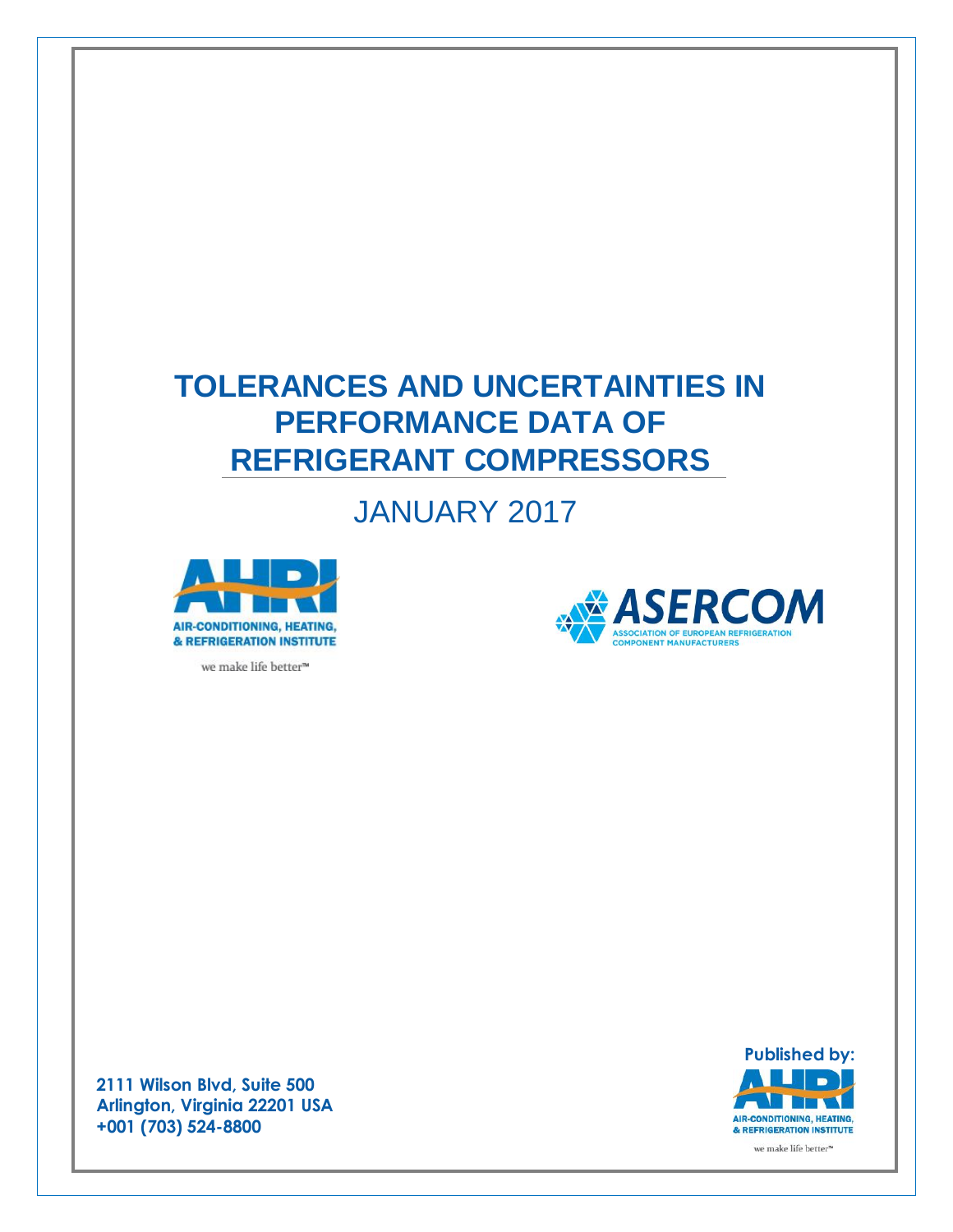## TABLE OF CONTENTS

| <b>SECTION</b> | <b>PAGE</b> |
|----------------|-------------|
|                |             |
|                |             |
|                |             |
|                |             |
|                |             |
|                |             |
|                |             |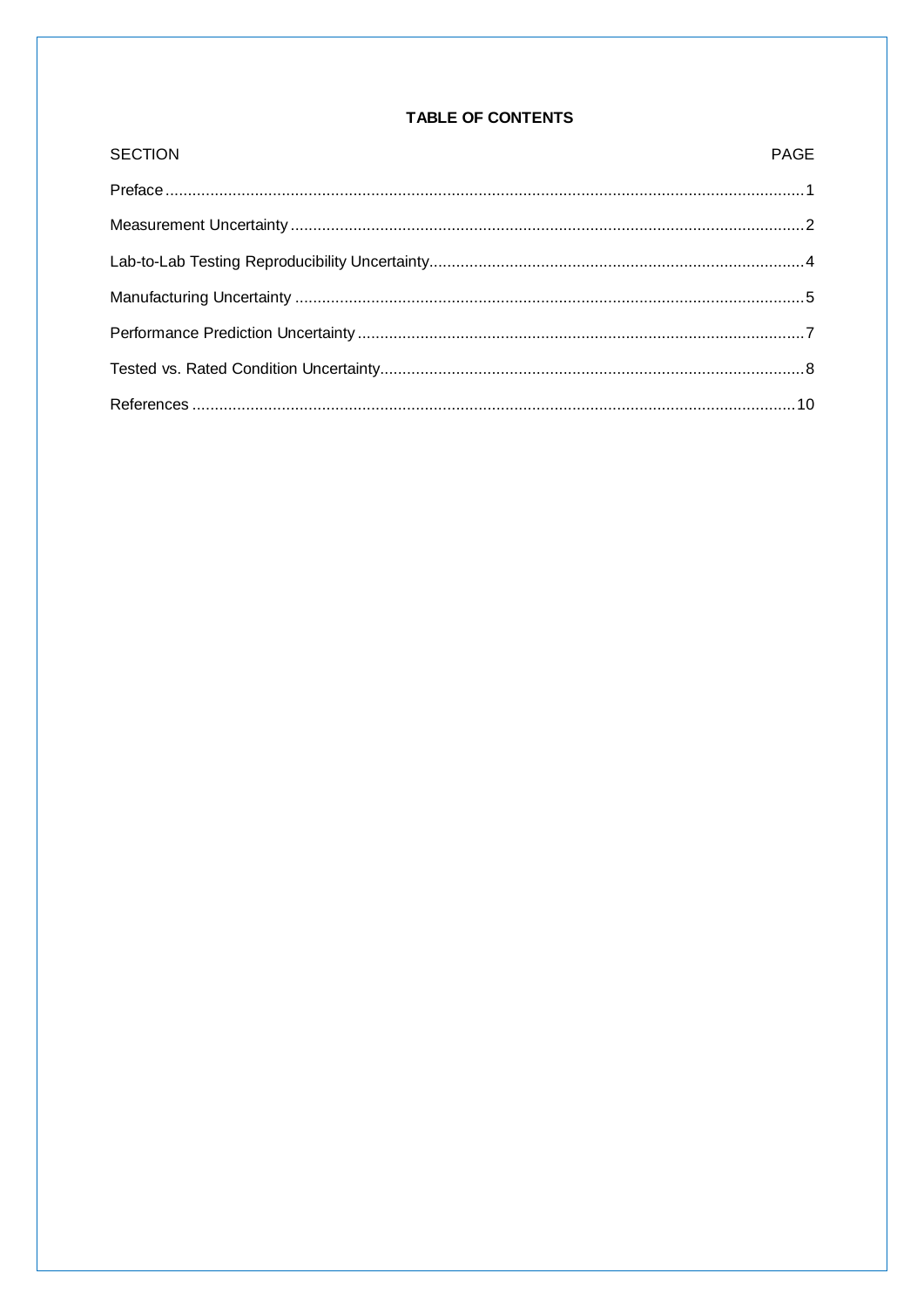## **PREFACE**

The rating standards for compressor and condensing unit performance data assume publication of data representative for the average produced units. The tolerance allowed according to the AHRI and EN standards is regularly reconsidered during revisions. These standards do contain descriptions of the rating conditions and associated tolerance values. The tolerance values in AHRI 510, AHRI 520, AHRI 540, AHRI 570, EN 12900 and EN 13215 are varying with the rating conditions and are considered necessary with the present state of USA and European production and testing standards.

The tolerance allowed for refrigeration capacity of compressors is down to:

- -5% at high evaporating temperature (HBP)
- -7.5% at medium evaporating temperature (MBP)
- -10% at low evaporating temperature (LBP)

.

The COP or EER has a tolerance of down to -10%, only -5% at specific rating points

The above standards specify a single tolerance across a range of operating conditions and ranges. However, the impact of production tolerances and the testing uncertainty grows with lower evaporating temperatures namely higher pressure ratio. Testing according to ASHRAE 23 or EN 13771 is the tool to establish and also to verify the performance data. The uncertainty of the verifying method shall be significantly smaller than the tolerance to be kept, according to quality assurance methodology.

This paper will discuss five (5) major compressor performance uncertainties:

- Measurement uncertainty is based on measurement error in instruments used in compressor performance testing and can cause uncertainties as high as 2.1% in capacity and 1.3% in power input when testing in accordance with industry standards ASHRAE 23 and EN 13771. However, additional systematic uncertainty factors including refrigerant data, oil circulation, test point deviation, and stability of operation conditions add to these uncertainty values but are not able to be calculated statistically.
- Lab to lab testing reproducibility uncertainty is based on differences in measurement points, equipment calibration, measurement method, electrical grid quality, and refrigerant properties. These can account for uncertainties as high as 2.1% in capacity and 2.3% in efficiency when testing in accordance with industry standards ASHRAE 23 and EN 13771.
- Manufacturing uncertainty caused by compressor dead volume, variations in machining parts, electric motor efficiency, internal gas leaks, bearing alignments, and mechanical losses in friction surfaces will typically produce uncertainty of 1.5% in capacity
- Performance prediction uncertainty is a result of curve fitting compressor performance maps using a limited number of test points to validate calculations. Average uncertainty can be as high as 4% and 5% for mass flow rate and power prediction respectively. Maximum absolute error can be as high as 17% and 9% for mass flow rate and power prediction, respectively.
- Tested vs rated condition uncertainty is a result of testing to slightly different than rated conditions within the limits of the standard that can create errors in mass flow/capacity and power of up to 1.5 % and 2% respectively.

Reaching lower than referenced uncertainty values would require the development of completely new standard test methods and set ups that most certainly will be farther away from real life refrigeration systems than present procedures.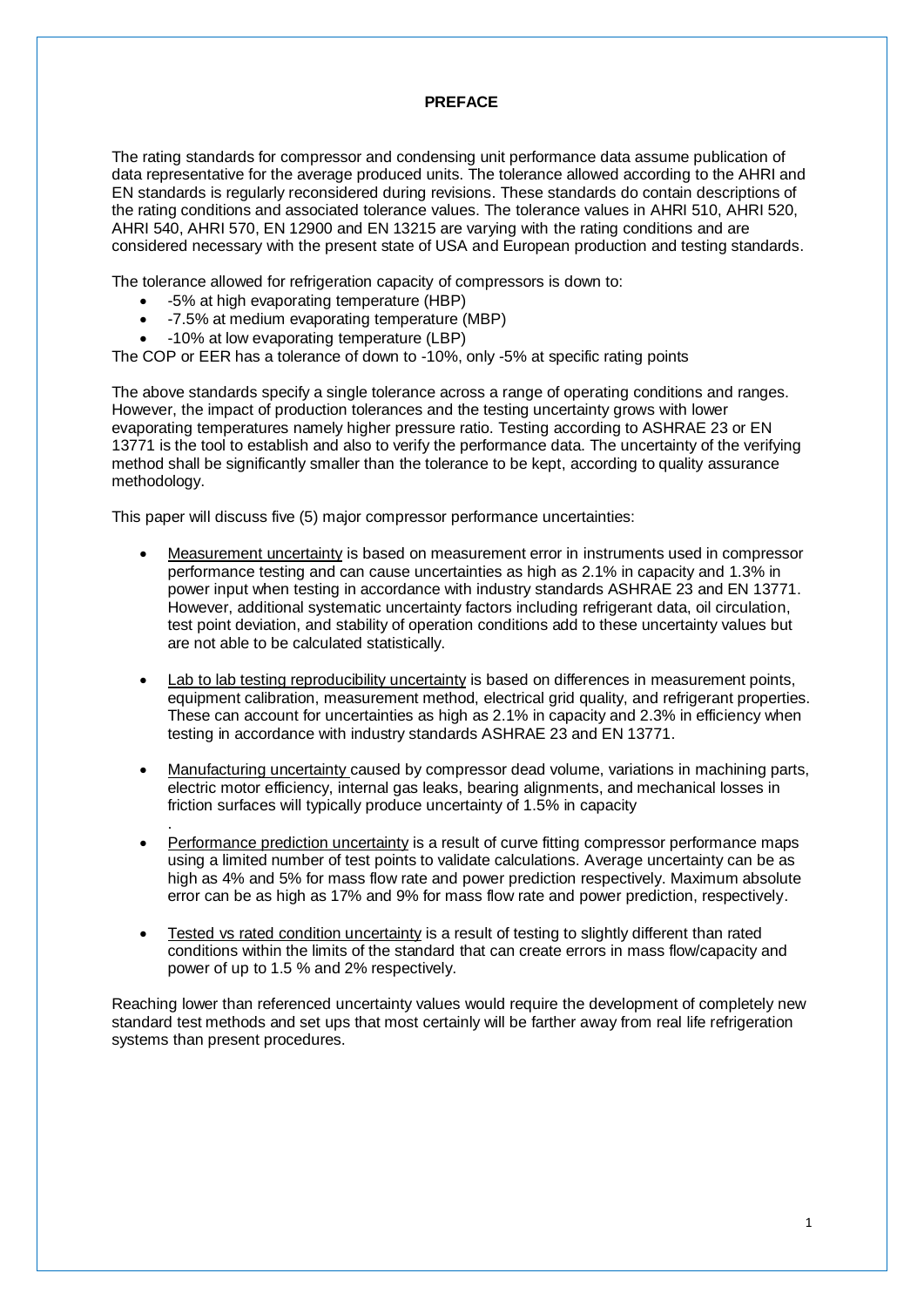## **MEASUREMENT UNCERTAINTY**

### Measurement uncertainty in test standards

Compressor and condensing unit test standards do state maximum or limit values for uncertainties. The values are target measurement uncertainties for single measured quantities. The resulting uncertainty for the performance data can be calculated based on this to approximate the values for refrigeration capacity of compressors:

- ±1.5% at high evaporating temperature (HBP)
- ±2.1% at low evaporating temperature (LBP)

The resulting uncertainty for power input reaches approximately  $\pm 1.3\%$ .

The resulting uncertainty for the COP thus reaches approximately:

- ±2% at high evaporating temperature (HBP)
- ±3% at low evaporating temperature (LBP)

The wording in the standards differs, as not all standards are fully aligned with the ISO/IEC Guide 98-3 (standard derived from the GUM – Guide to the expression of uncertainty in measurement) and ISO/IEC Guide 99 (derived from VIM – International vocabulary of metrology).

The uncertainties stated in the test standards are for the measured quantity values, e.g., for the temperature or pressure reading of a fluid. The stated uncertainty is thus the combined uncertainty, including type A uncertainties – based on statistical determination, and type B – based on nonstatistical determination. Type B includes the systematic errors or bias of instrumentation and sensor placement.

As an industry standard, ASHRAE 23 and EN 13771-1 handle uncertainty in the same way as IEC standards, meaning an expanded uncertainty with a 95% level of confidence. This equals to approximately 2 times standard deviation, if only type A uncertainty values are included.

### Measurement uncertainty type A and B:

Compressor testing standards, ASHRAE 23 and EN 13771-1, do require calibration of the instrumentation (measurement chain) used. From the repeated readings during calibration, type A uncertainties, the statistical part can be calculated.

Non statistical parts of the instrumentation uncertainty, i.e. type B parts (systematic), are calculated from the deviations between average readings and reference values during the calibration process and thus can be corrected. Where type B uncertainties cannot be determined in size and direction by calibration, they shall be handled in the same manner as type A uncertainties.

#### Measurement uncertainty limits

The test standards ASHRAE 23 and EN 13771 list maximum allowed uncertainties for the measurement of the necessary quantities with the following important example values:

| • Temperature                                                              | $\pm 0.3$ K or $\pm 0.5$ °F |  |  |  |
|----------------------------------------------------------------------------|-----------------------------|--|--|--|
| • Temperature differences                                                  | $±1\%$ of the difference    |  |  |  |
| • Pressure                                                                 | $±1\%$ of value             |  |  |  |
| • Electrical power                                                         | $±1\%$ of value             |  |  |  |
| The calibration has to be traceable back to national or primary standards. |                             |  |  |  |

### Type B uncertainty based on other influence factors

Additional type B uncertainty due to deviations from ideal testing can be recognized, but not determined accurately. Possible influences include:

- Uncertainty of refrigerant data: Refrigerant data are calculated with software based on experimental data. They can have different sources and might differ or might be changed or improved over time. Thus data at testing time and later re-testing might differ slightly. The impact on the performance data is estimated to be greater than 1%.
- Oil circulated in the system: Most types of positive displacement compressors use oil as a lubricant and transport a very small portion of it with the refrigerant mass flow. The impact can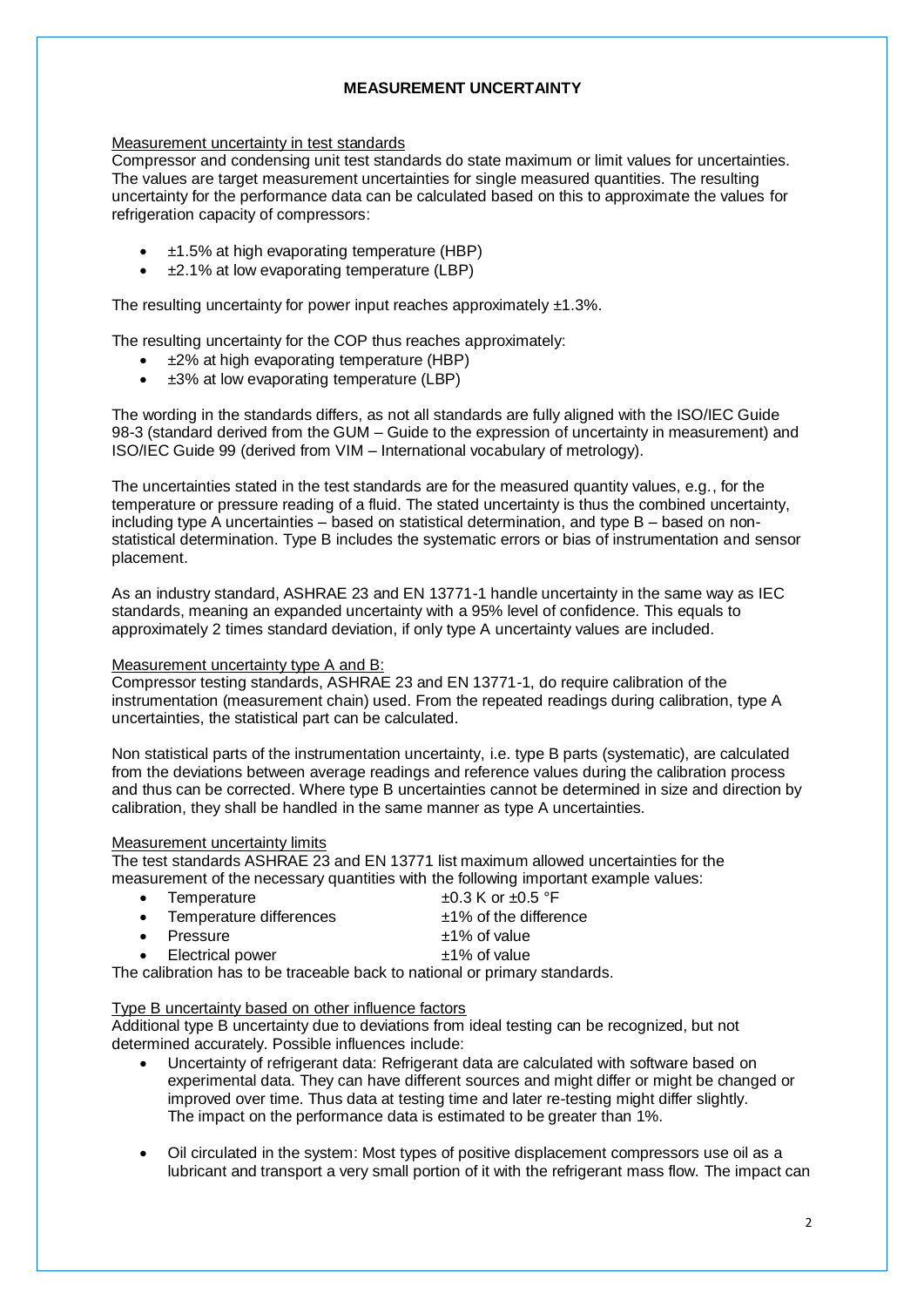only be estimated based on experience, or limited by technical means, like an oil separator. The oil influence theoretically varies depending on the test method chosen from the test standard, the oil-refrigerant mixture used, and the operating conditions. Using an oil separator reduces the impact of oil, but changes the operating conditions compared to real life systems. Thus oil separators are recommended only at oil contents above approximately 1.5% in the refrigerant.

This oil content can have an impact on the performance data up to an estimated approximately 2%.

- Deviation of conditions from set values: During testing, the stabilized operating conditions can differ slightly from the targeting values. The impact of this will be discussed separately.
- Stability of operating conditions: The determination of refrigeration capacity via the mass flow of refrigerant assumes: that the mass flow at the measuring point in the system, e.g., an evaporator calorimeter, is identical to the mass flow through the compressor, for the testing period. This is valid, if all pressures, temperatures, and other conditions are completely stable. As this is an ideal situation, there are small deviations in heat balances, due to accumulation or drain of heat due to thermal inertia in masses, that are not detectable within the usual operating conditions. Even in test rigs, the conditions will vary slightly, covering for these inertia influences and also making it necessary to work with averaged values. Averaged values are only an approximation to a constant value, as the process does not have strictly linear influence factors only. In well-designed test rigs, these two influences should be quite small.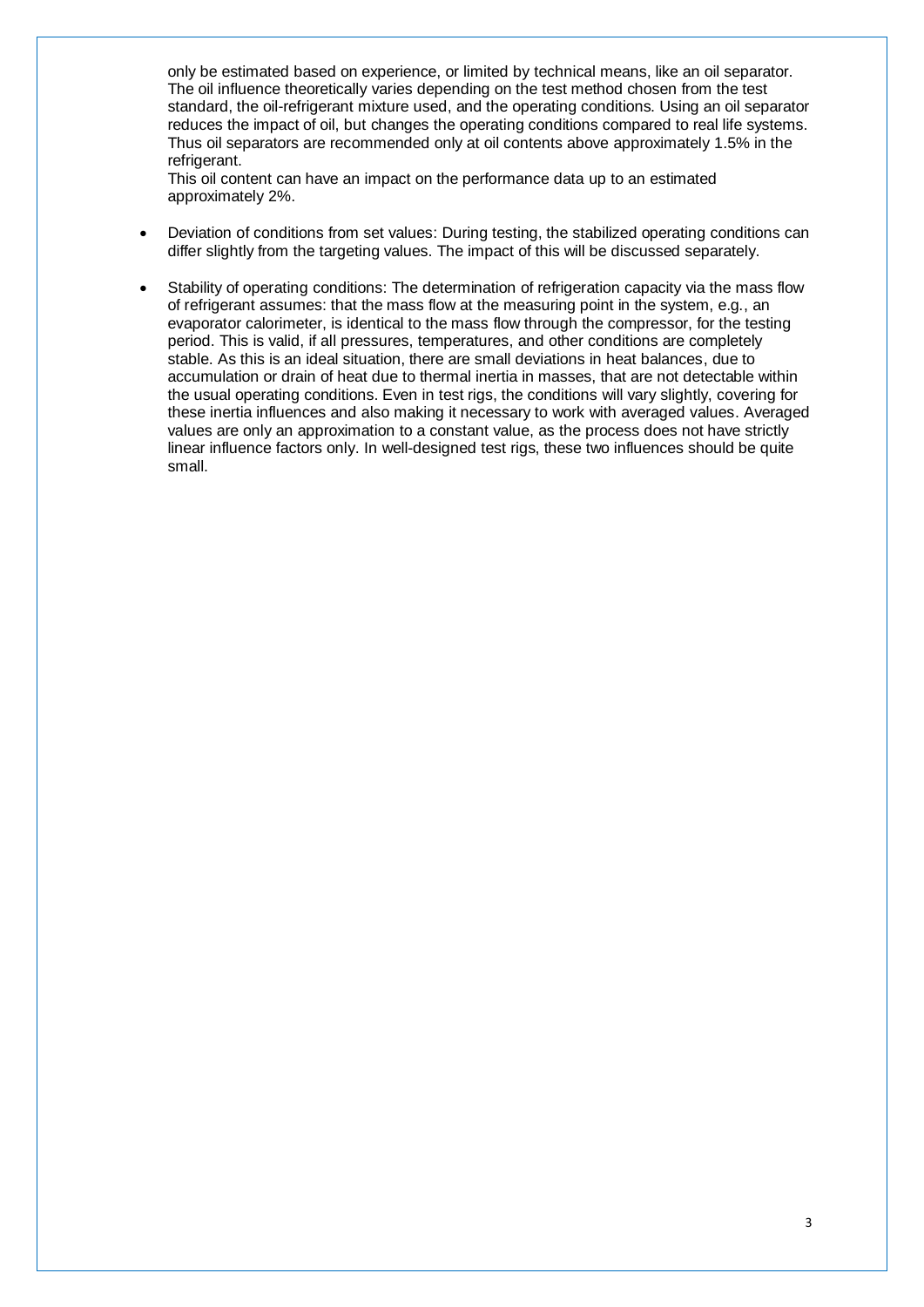## **LAB-TO-LAB TESTING REPRODUCIBILITY UNCERTAINTY**

Lab-to-lab reproducibility means reproducibility of a compressor test in a different lab, having the same physical product at the same operating points and with the same refrigerant, using a measurement standard such as EN13771-1.

The uncertainties among laboratories are based on:

- Allowed deviations of pressure, temperature, speed, and voltage.
- Calibration of measurement devices
- Measurement methods, such as volume flow measurement or mass flow measurement on suction or discharge side
- Electrical grid quality
- Refrigerant properties or refrigerant properties database

In 2012, ASERCOM developed a large test program to quantify lab-to-lab reproducibility. The laboratories of seven different European compressor manufacturers, along with private, independent labs, participated in this test program. All labs had previously been audited by the TÜV Süd. A piston compressor with about 100 m<sup>3</sup>/h displacement was circulated among these labs and was measured at each lab at 14 different operating points according to EN13771-1. The measurement was done with R404A refrigerant and took into account medium and low back pressure operating points. Cooling capacity and power consumption where measured at each lab.

To evaluate the results, an arithmetic mean was calculated for each operating point in power consumption and cooling capacity. Then the deviation between the arithmetic mean and the single measured values had been investigated and a normal distribution was plotted. The maximum deviation for all values within 2 times standard deviation has been determined and is the following:

Low back pressure

- Cooling capacity +/- 2.1%
- Power consumption +/-1.2%
- $\bullet$  COP/EER  $+/- 2.3\%$

Medium back pressure

- Cooling capacity +/- 1.5%
- Power consumption +/- 1.5%
- COP/EER +/- 1.8%

The results show a larger deviation in cooling capacity in low back pressure. Due to the lower suction pressure, low back pressure cooling capacity is harder to measure. Deviations of COP/EER show that 95% of the measured values have a deviation of 2.3% or smaller to the arithmetic mean. The maximum deviation of a single point between two labs was 6.5%.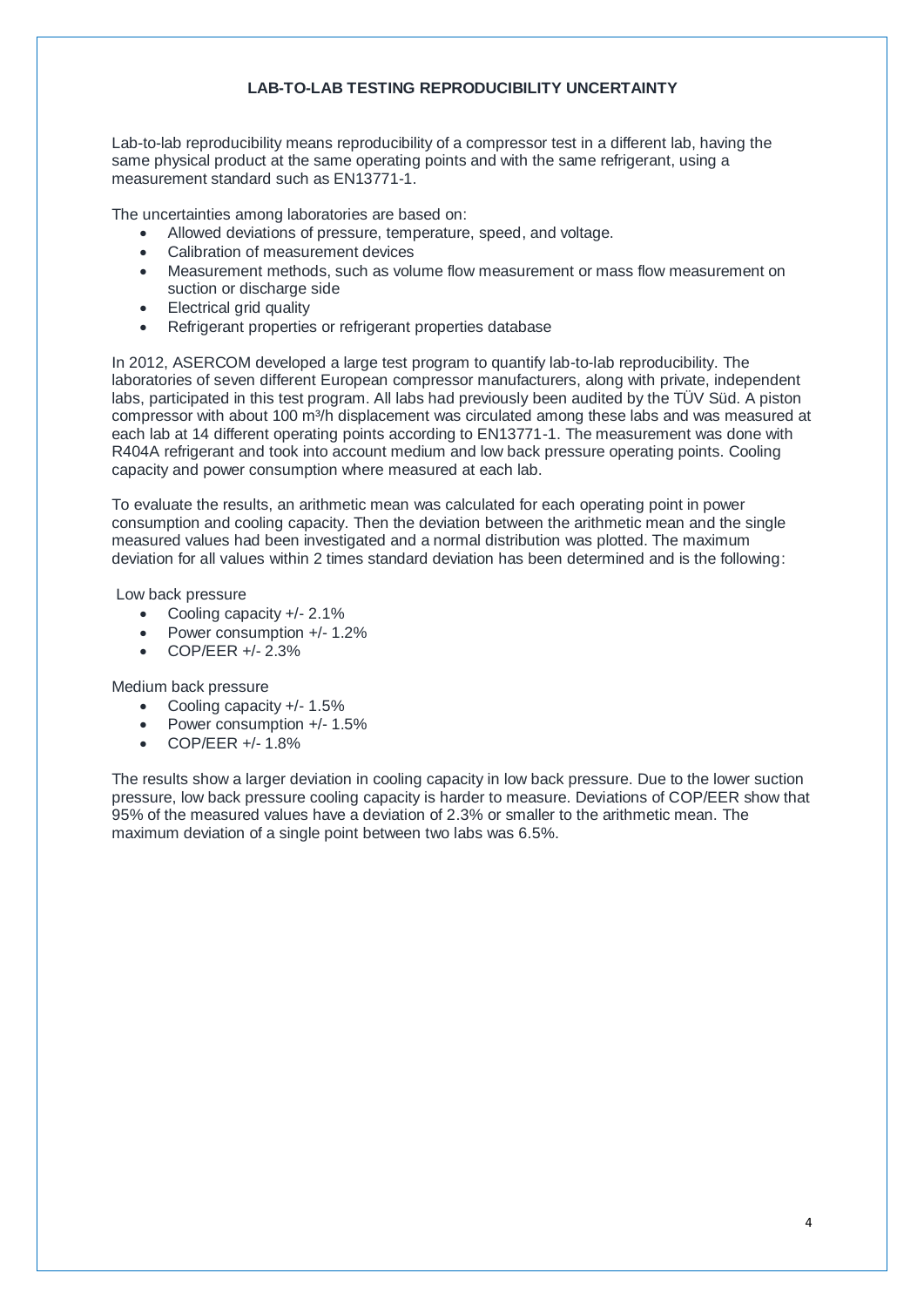## **MANUFACTURING UNCERTAINTY**

## Dead Volume

In the listed tolerances, especially for the refrigeration capacity, the deviation allowance for LBP operation is larger than for HBP. This allows for the typical behavior of, for example reciprocating compressors, which are often used for LBP and MBP. Reciprocating compressors do have a dead volume, which is necessary to avoid the piston hitting the valve plate. Dead volume can be 2% to 3% of the cylinder displacement and can vary in production due to machining tolerances in the chain piston - connection rod - crank shaft - housing – gasket, which together form a series.

Assuming the dead volume varies by  $\pm 0.5$  percentage points, a calculation shows the impact on the displacement utilization, also called the volumetric efficiency. Using rating points for AC/HBP and LBP shows, depending on the refrigerant used, the approximate impact of 0.5 % additional dead volume:

| AC/HBP condition | pressure ratio 3 to 4   | impact 1.5 to 2% flow |
|------------------|-------------------------|-----------------------|
| • LBP condition  | pressure ratio 10 to 15 | impact 5 to 7.5% flow |

The efficiency of the compressor does not drop as much, as the compressed gas in the dead volume re-expands and delivers a part of the compression energy back, reduced by the losses. The compressor friction losses are not significant. Thus, the COP is reduced less than the capacity. This is why the COP tolerance is kept the same for all conditions.

## Product Variation

The product variation stems from the variation of a multitude of independent factors each of which varies within their own tolerance limits of manufacturing and assembly. Depending on the design and the technology, the recognized factors have various impacts in force on the cooling capacity, the motor power, and COP.

At least, but not limited to, these factors are:

- Dead volume of reciprocating compressors versus the temperature range
- Variations in machining of parts
- **Electric motor efficiency**
- Internal gas leaks (valves of reciprocating or scroll compressor clearances)
- Bearing alignments
- Mechanical losses in friction surfaces

Typical product variability in cooling capacity is around **±1.5%** (2σ) as shown below:



the sensitivity of a representative compressor range. The trend of the variation is driven by the emergence and the weight of the different factors in relation with the design, the technology, and the assembly method. If the order of magnitude doesn't change significantly whatever the case is, the shape of the curve shows something about the behavior and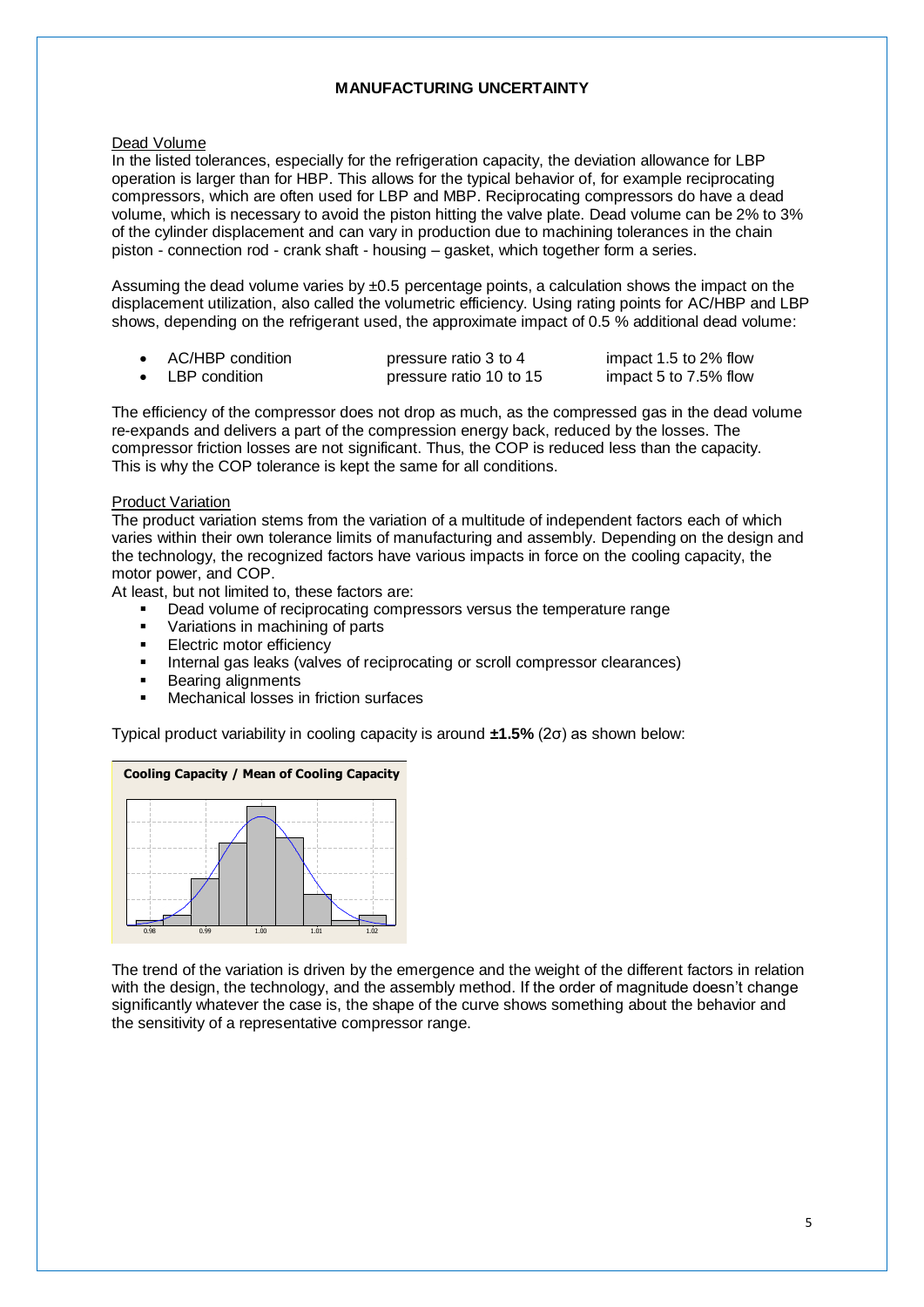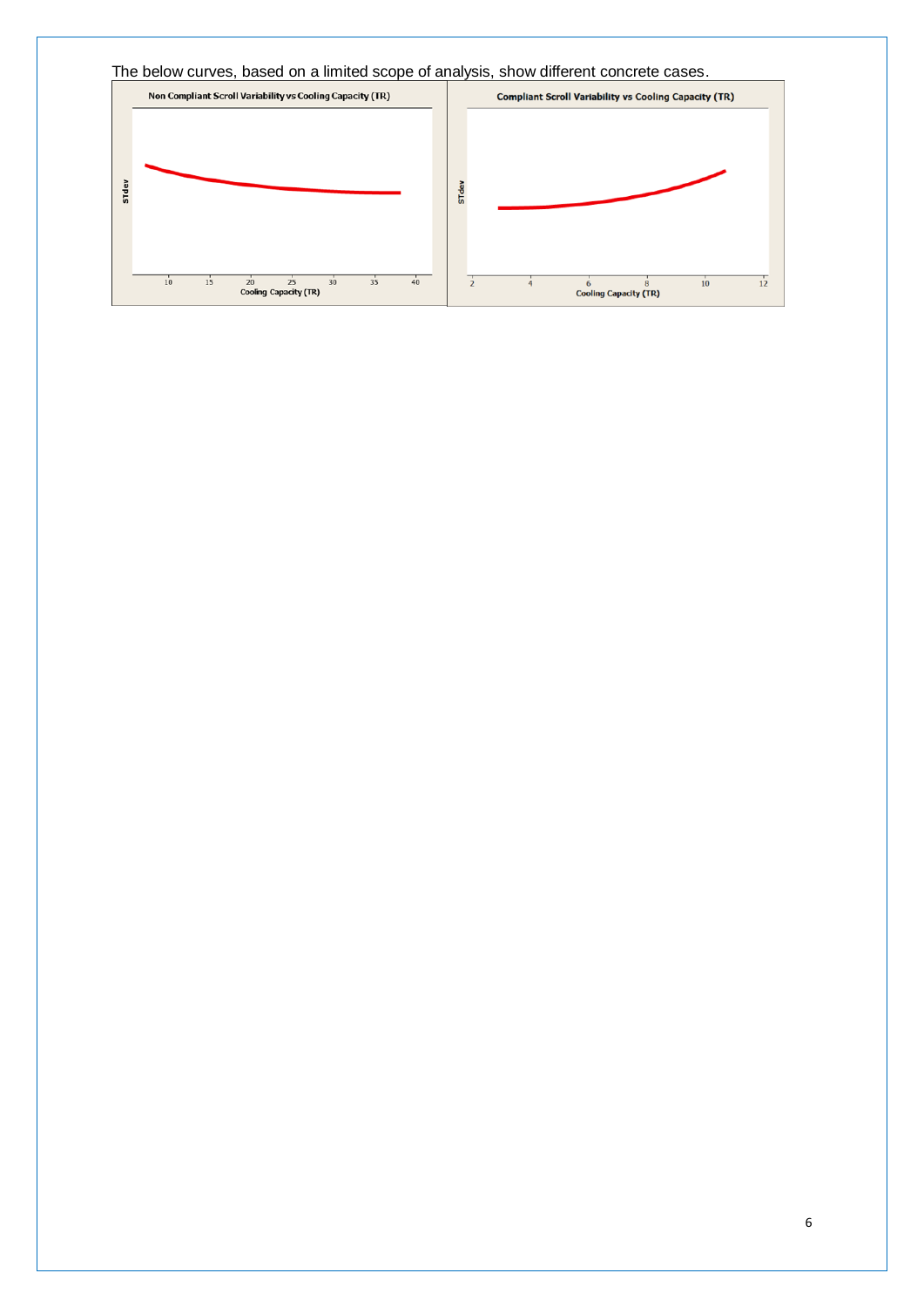#### **PERFORMANCE PREDICTION UNCERTAINTY**

Compressor manufacturers are required to report compressor performance ratings over specific operating envelopes. These required ratings of power input, refrigerant mass flow rate and refrigerant capacity are used to compare different compressors at fixed operating conditions, as well as for system simulations over the operating envelope.

Uncertainties of the predicted data from these ratings are affected by measurement uncertainties, variations among the compressors, the type of polynomial used (first principle or black box model), extrapolation, and regression uncertainty. Specifically, AHRI Standard 540 requires that compressor ratings use a 10-coefficent polynomial, as described in equation 1:

$$
X=C_1+C_2(T_s)+C_3(T_d)+C_4(T_s{}^2)+C_5(T_s{}^T_d)+C_6(T_d{}^2)+C_7(T_s{}^3)+C_8(T_s{}^2{}^T_d)+C_9(T_s{}^T_d{}^2)+C_{10}(T_d{}^3)
$$

Where:

1

C1 through C10 = Regression coefficients provided by the manufacturer  $T_d$  = Discharge dew point temperature,  $\mathrm{^{\circ}F}, \mathrm{^{\circ}C}$  $T_s$  = Suction dew point temperature,  $\mathrm{P}F$ ,  $\mathrm{C}C$  $X =$  Performance metric (power or mass flow rate<sup>1</sup>)

AHRI 540 also states that the regression coefficients should be established using the "Least Squares" method, which requires a minimum of 11 experimental test points as described in equation 2:

 $C1 -$ 

[ 1 <sup>1</sup> <sup>1</sup> <sup>1</sup> <sup>2</sup> 1<sup>1</sup> <sup>1</sup> <sup>2</sup> <sup>1</sup> <sup>3</sup> <sup>1</sup> <sup>2</sup><sup>1</sup> 1<sup>1</sup> <sup>2</sup> <sup>1</sup> 3 1 <sup>2</sup> <sup>2</sup> <sup>2</sup> <sup>2</sup> 2<sup>2</sup> <sup>2</sup> <sup>2</sup> <sup>2</sup> <sup>3</sup> <sup>2</sup> <sup>2</sup><sup>2</sup> 2<sup>2</sup> <sup>2</sup> <sup>2</sup> 3 ⋮ ⋮ ⋮ 1 <sup>11</sup> <sup>11</sup> ⋮ ⋮ ⋮ <sup>11</sup> <sup>2</sup> 11<sup>11</sup> <sup>11</sup> 2 ⋮ ⋮ ⋮ ⋮ <sup>11</sup> <sup>3</sup> <sup>11</sup> <sup>2</sup> <sup>11</sup> 11<sup>11</sup> <sup>2</sup> <sup>11</sup> 3 ] [ 2 3 4 5 6 7 8 9 10] = [ 1 2 ⋮ <sup>11</sup> ]

Curve fitting is based on experimental measurements of temperatures, mass flow rates, and power consumption. Therefore, measurement uncertainties as described in the preceding sections have a significant effect on the regression model uncertainty. Aute and Martin [1] evaluated the regression uncertainty for Eq. 1 and showed that the average uncertainty can be as high as 4% and 5% for mass flow rate and power prediction, respectively. Maximum absolute error can be as high as 17% and 9% for mass flow rate and power prediction, respectively, with the largest errors occurring at operating conditions with low suction and low discharge dew point temperatures.

Additional experimental data points can be used to improve the prediction accuracy over the compressor operating envelope. However, due to the cost of these additional experiments, compressor manufacturers are often required to find a balance between number of experiments and prediction accuracy. Careful consideration should be given to the selection of the test points used in the linear regression, where adaptive design of experiments methods have been recommended for selection of samples for specific operating envelopes [2]. These methods have been shown to improve the model accuracy for the same number of tests.

New standards which may increase the amount of published data already may add additional experimental test points. For example, EN12900 requires manufacturers of compressors with part load capability to publish up to four (4) capacity steps.

 $1$  Refrigerant capacity can be calculated using refrigerant mass flow rate and operating conditions (Ts, Td, SC) and SH), and does not need to be curve fitted, hence, uncertainty propagation is not included in this report.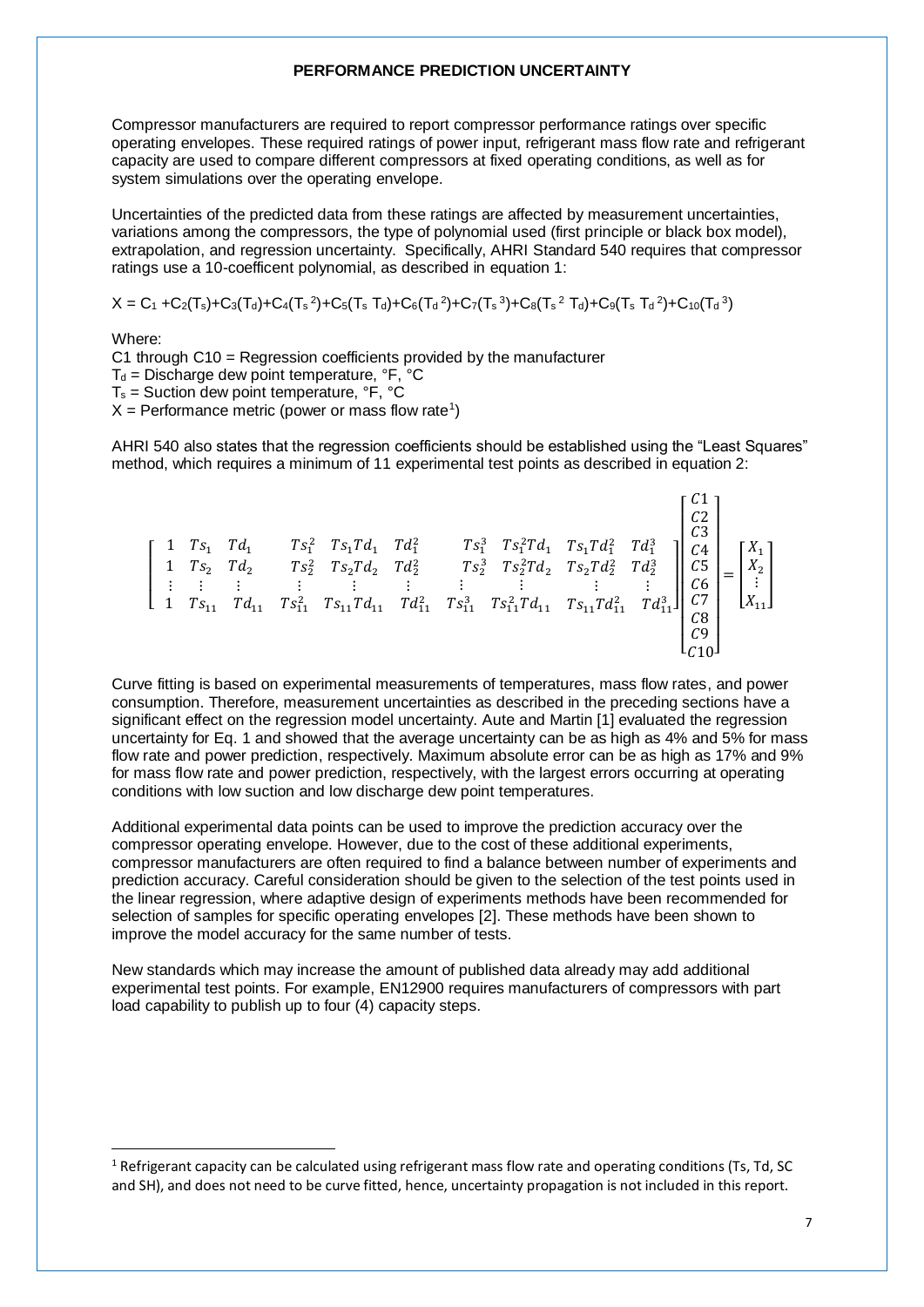## **TESTED VS RATED CONDITION UNCERTAINTY**

Compressor testing standards allow for deviations in the input from basic/specified test conditions, i.e., if the actual test input conditions may be slightly different from basic test conditions but within the allowed deviations, then the test output might be acceptable. Typical inputs required for basic test conditions are refrigerant suction pressure (or suction dew point temperature), refrigerant discharge pressure (or discharge dew point temperature), suction temperature (or suction superheat), ambient air temperature, liquid sub-cooling, compressor rpm for open drive or motor electrical frequency and line voltage. Typical minimum output parameters to be reported are refrigerant mass flow rate, compressor power, and calculated efficiency (COP, EER etc.). These output parameters to be reported can be adjusted to basic test conditions from actual test conditions per [3]. The primary assumption made in [3] is that volumetric and isentropic efficiency of the compressor is constant for conversion from actual (measured) conditions to the basic test conditions.

For a single stage positive displacement refrigerant compressor with no liquid injection for discharge temperature control or motor temperature control, Figure 1 illustrates basic condition 1 as inlet to compressor and basic condition 2 as outlet to compressor. Now actual condition at the inlet can be within the deviation circle near 1 ( $P_1$ ,  $T_1$ ) and actual outlet condition near can vary near 2 ( $P_2$ ) as depicted in figure 1. Additionally, variation in inputs such as compressor speed (rpm or Hz), liquid sub-cooling can also be taken into account per [3].



**ENTHALPY Figure 1: PH chart for process 1-2 (single stage compression).**

### **Example:**

Consider a compressor with displacement volume 0.067739 ft^3/rev operating with R134a refrigerant that has both acceptable oil circulation rate and ambient temperature. Below are basic/specified test conditions and the objective of the example is to calculate refrigerant mass flow, Power, and EER at basic/specified condition.

|                                        | <b>Basic/Specified</b><br>test condition | <b>Actual test</b><br>condition |
|----------------------------------------|------------------------------------------|---------------------------------|
| <b>Suction Pressure (psia)</b>         | 54.75                                    | 55.3                            |
| Discharge pressure (psia)              | 213.41                                   | 211.4                           |
| Suction temp (F)/superheat (R)         | 65/20                                    | 69/24                           |
| Speed (rpm)                            | 1750                                     | 1733                            |
| <b>Condenser liquid subcooling (F)</b> | 15                                       | 15                              |
| <b>Refrigerant flow (Ib/min)</b>       | 122.64                                   | 121.5                           |
| Power, KW (Btu/min)                    | 42.95 (2444.85)                          | 42.39 (2412.82)                 |
| <b>Capacity, btu/min (Tons)</b>        | 11316 (56.57)                            | 11291 (56.454)                  |
| EER (BTU/W-hr)                         | 15.79                                    | 15.98                           |

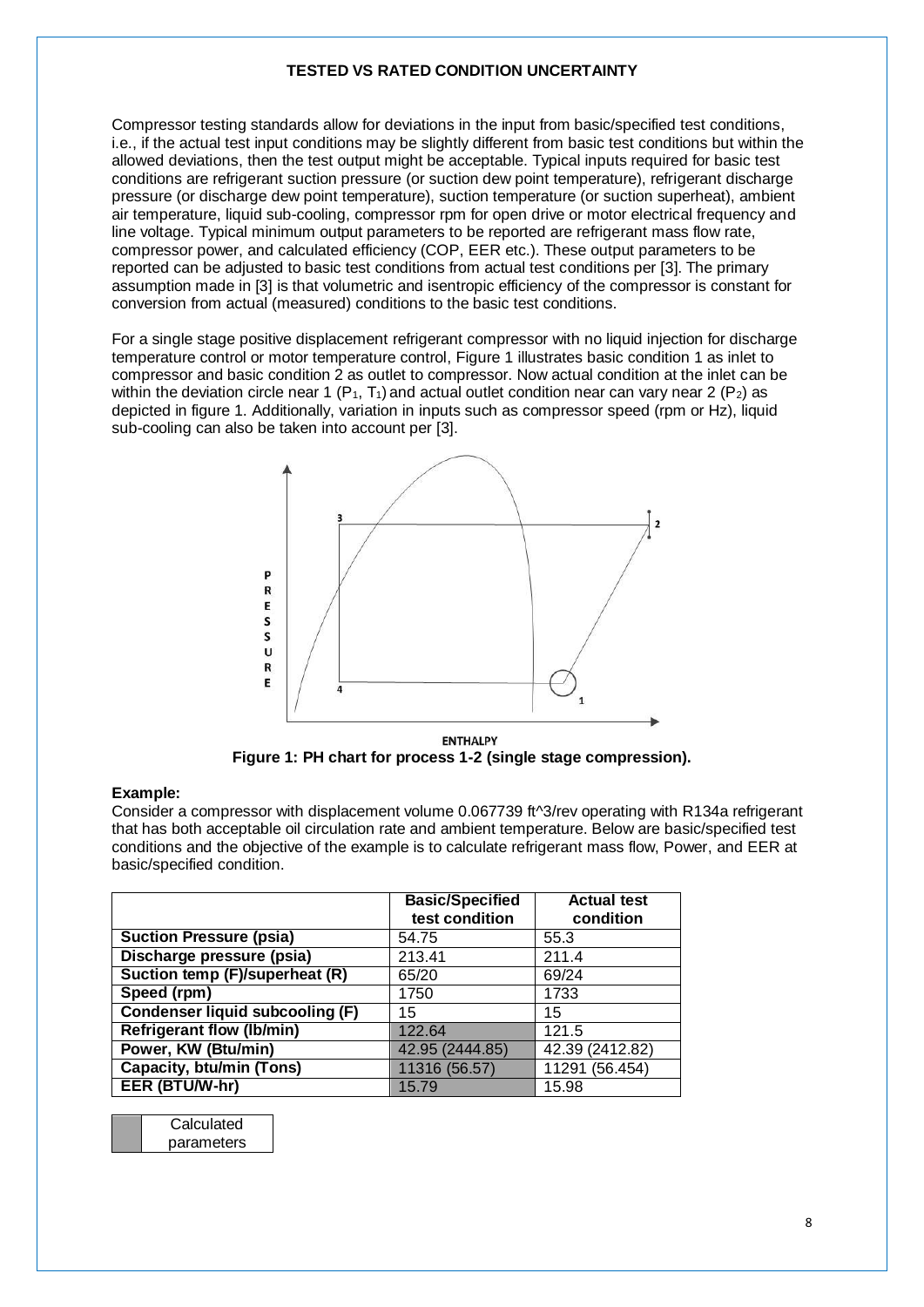$$
\eta_{va} = \frac{m_a \cdot v_a}{V.N_a} \cdot 100 = \frac{121.5 \times 0.91827}{0.067739 \times 1733} \times 100 = 95.04\%
$$
  
\n
$$
Q_a = m_a \cdot (h_{1a} - h_{f2a}) = 121.5 \cdot (178.51 - 85.58) = 11291 \text{ } btu/min
$$
  
\n
$$
\eta_{ia} = \frac{m_a (h_{2ia} - h_{1a})}{P_a} \cdot 100 = \frac{121.5 \times (191.38 - 178.51)}{2412.82} \times 100 = 64.81\%
$$
  
\n
$$
EER_a = \frac{Q_a (\frac{btu}{min})}{P_a (\frac{btu}{min})} \times 3.412 = \frac{11291}{2412.82} \times 3.412 = 15.98 \frac{btu}{w.hr}
$$

The above calculation uses the equation (2), (5) and (6) from [3] to calculate actual capacity, actual volumetric efficiency, actual isentropic efficiency and EER at actual condition. This calculation is only to be used within the limits specified in table 3 in [3].

$$
m = \frac{\eta_{va} \cdot V \cdot N_a}{\nu_a \cdot 100} = \frac{95.04 \times 0.067739 \times 1750}{0.91861 \times 100} = 122.64 \text{ lb/min}
$$
\n
$$
P = \frac{m \cdot (h_{2i} - h_1)}{\eta_{ia}} \cdot 100 = \frac{122.64 \times (190.60 - 177.68)}{64.81} \times 100 = 2444.85 \text{ btu/min}
$$
\n
$$
Q = m \cdot (h_1 - h_{f2}) = 122.64 \cdot (177.68 - 85.41) = 11316 \text{ btu/min}
$$
\n
$$
EER = \frac{Q \left(\frac{btu}{min}\right)}{P \left(\frac{btu}{min}\right)} \times 3.412 = \frac{11316}{2444.85} \times 3.412 = 15.79 \frac{btu}{w \cdot hr}
$$

The above calculation uses equation (7) through (11) from [3] to calculate refrigerant mass flow, compressor power and EER for basic/specified condition.

#### **Comments**:

- 1. Difference between actual test conditions and specified test conditions can create errors in mass flow/capacity and power of order 1.5% and 2% respectively.
- 2. In addition, similar percentage errors (within tolerance) in input pressures and temperatures may result in varying magnitude of error in suction mass flow (capacity) and power for different refrigerants.
- 3. The actual test condition may be further away from the specified test condition if the system is not stable or in transient condition while the test parameters are being recorded.